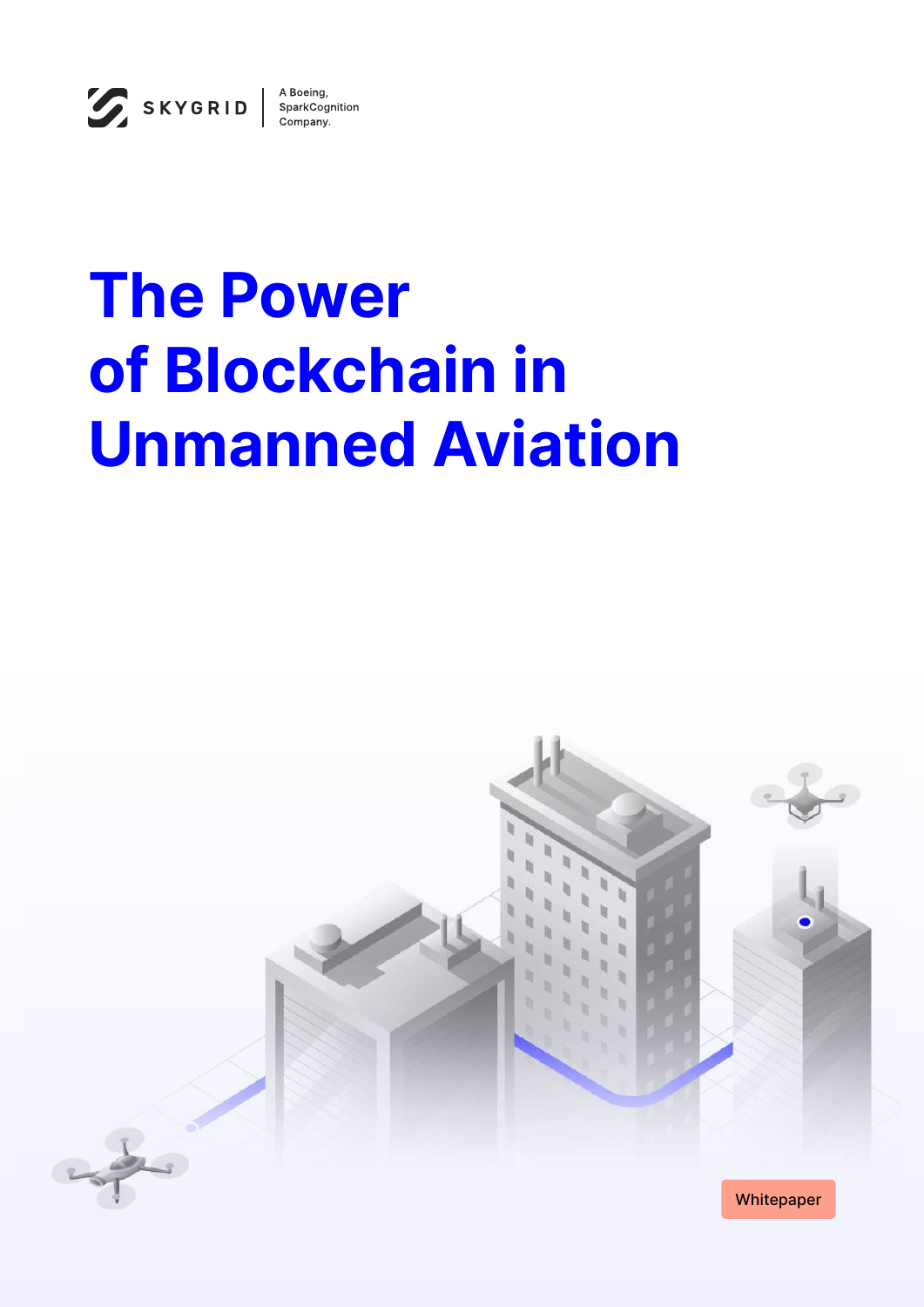### **Introduction**

Blockchain technology: Hyped up by many, understood by few. But the truth is, this technology will have a real impact across all commercial industries from financial services and insurance to manufacturing and construction.

The technology is already being used to improve supply chain management, advance the privacy of sensitive healthcare data, prevent identify theft, and much more. The use cases are growing every day. In fact, Gartner estimates blockchain will generate [\\$3.1 trillion in new business value](https://www.gartner.com/smarterwithgartner/the-cios-guide-to-blockchain/) by 2030.

This business value is also extending to the aviation industry where blockchain has the potential to revolutionize the management of drones. As more unmanned vehicles take flight, this technology can help ensure compliance with the safety standards, accurately record flight data, and improve collaboration with aviation authorities.

We'll start by covering the basics of blockchain technology and then shed light on why it's critical to power safe commercial drone operations.

### **What's Inside?**

What is Blockchain?

Brief History of Blockchain

Business Applications for Blockchain

The Need for Blockchain in Unmanned Aviation

Blockchain Benefits for Drones

Blockchain Use Cases for Commercial Drones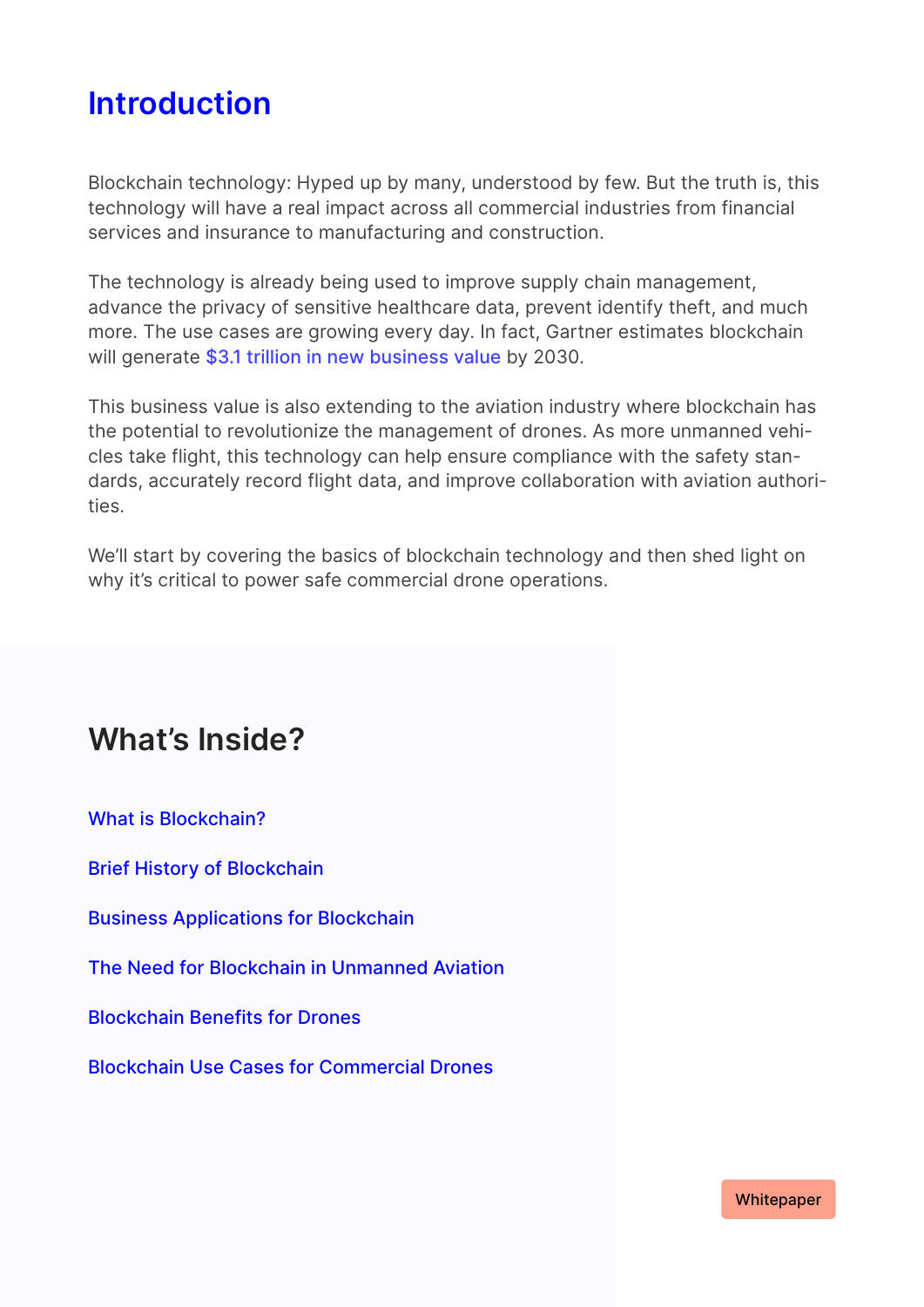### **What is Blockchain?**

Let's start with what it's not. Despite the common misunderstanding, blockchain is not bitcoin. Bitcoin is just one of its many applications. In technical terms, blockchain is a **distributed** ledger of **immutable** records stored in a **decentralized** database.

#### Immutable

The technology logs records in a ledger that are timestamped and linked to the previous entry with cryptography. These records cannot be altered retroactively. If a record includes an error, a new entry must be added to reverse the error, and both transactions are then visible and permanent.

#### **Distributed**

The ledger is concurrently shared across all computers in a blockchain network. Every participant in the network has a full copy of the ledger that updates with new records in real time. If one machine fails, the ledger will still operate since it has built-in redundancy.

#### **Decentralized**

The technology is politically and architecturally decentralized. There's not one central governing authority responsible for it, and there's not one centralized database a bad actor can compromise.

In layman terms, blockchain technology enables safe and accurate record-keeping across a network of computers, allowing multiple parties to interact with the same universal source of truth. The ledger can be public so anyone, anywhere can join the network or private so only those with authorization can join.

"Smart contracts" are also a key component of blockchain technology. Smart contracts can be encoded on any blockchain to set rules mutually agreed upon by network members. If the rules are met, the smart contracts automatically record information onto the ledger and execute the terms without human intervention. This helps guarantee the terms are met before execution.

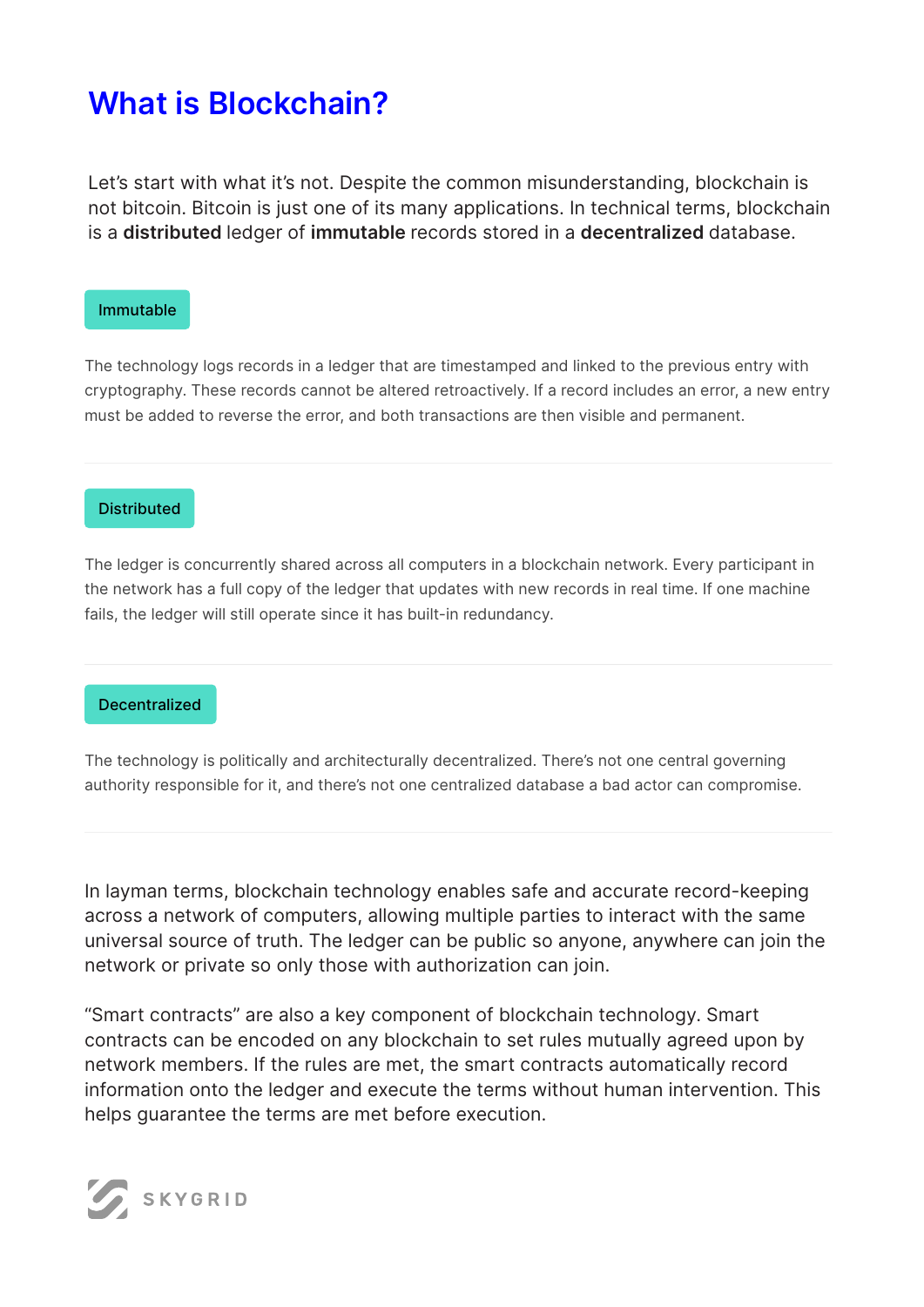### **Brief History of Blockchain**

#### 2009

•

•

•

•

•

•

Satoshi Nakamoto, whose true identity is still unknown, released a [whitepaper about bitcoin.](https://bitcoin.org/bitcoin.pdf) Blockchain technology was the answer to power his vision for a "purely peer-to-peer electronic cash system."

#### 2010

The first Bitcoin purchase took place for two pizzas that cost 10,000 BTC (valued at more than \$70 million today).

#### 2013

The Bitcoin marketplace surpassed \$1 billion. Vitalik Buterin released a whitepaper that laid the foundation for Ethereum – a blockchain platform featuring smart contracts (i.e., applications that run exactly as programmed without any possibility of downtime, censorship, fraud, or third party interference.)

#### 2014

Ethereum blockchain is funded by crowdsale, raising \$18.4 million in the initial coin offering (ICO).

#### 2015

The Ethereum genesis block (the first block of a blockchain) is created. The Linux Foundation unveils Hyperledger, an open-source collaborative effort to advance blockchain technologies.

#### 2018

Block.one closes the largest ICO raise in blockchain history: \$4 billion. They develop and release version 1.0 of the open source EOSIO blockchain software, enabling businesses to rapidly build and deploy high-security, blockchain-based applications.

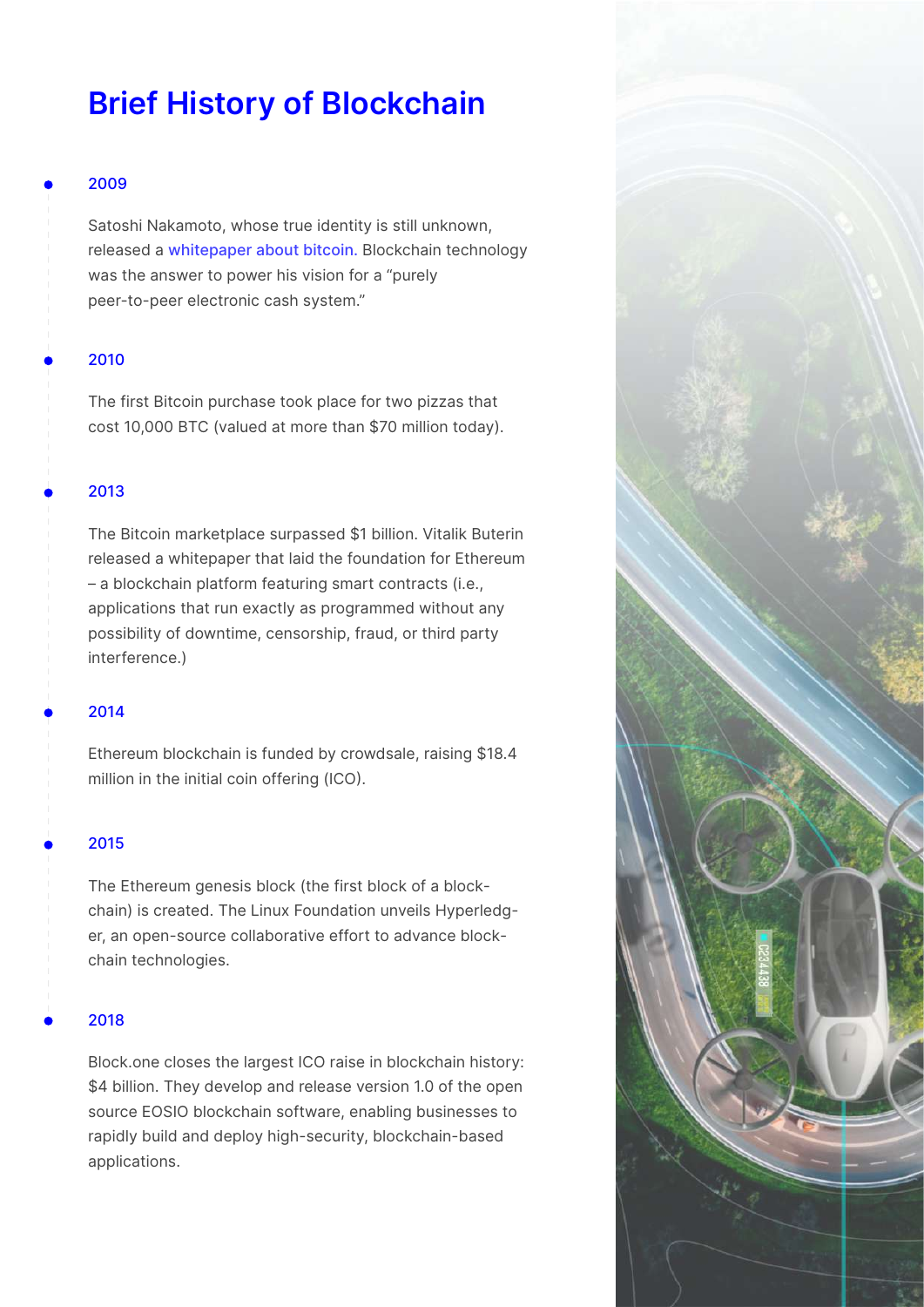### **Business Applications for Blockchain**

Today, blockchain technology is beginning to see wider, more practical adoption as businesses grasp the technology's long-term potential. According to [Deloitte's 2019](https://www2.deloitte.com/us/en/insights/topics/understanding-blockchain-potential/global-blockchain-survey/2019-adoption-by-industry.html) [Global Blockchain Survey](https://www2.deloitte.com/us/en/insights/topics/understanding-blockchain-potential/global-blockchain-survey/2019-adoption-by-industry.html), business adoption rates have reached nearly 30% in many industries and are expected to grow significantly over the next 12 months.



### **Blockchain Adoption Rates**

*Already has blockchain technology in production* •

*Plans to bring blockchain into production within 1 year* •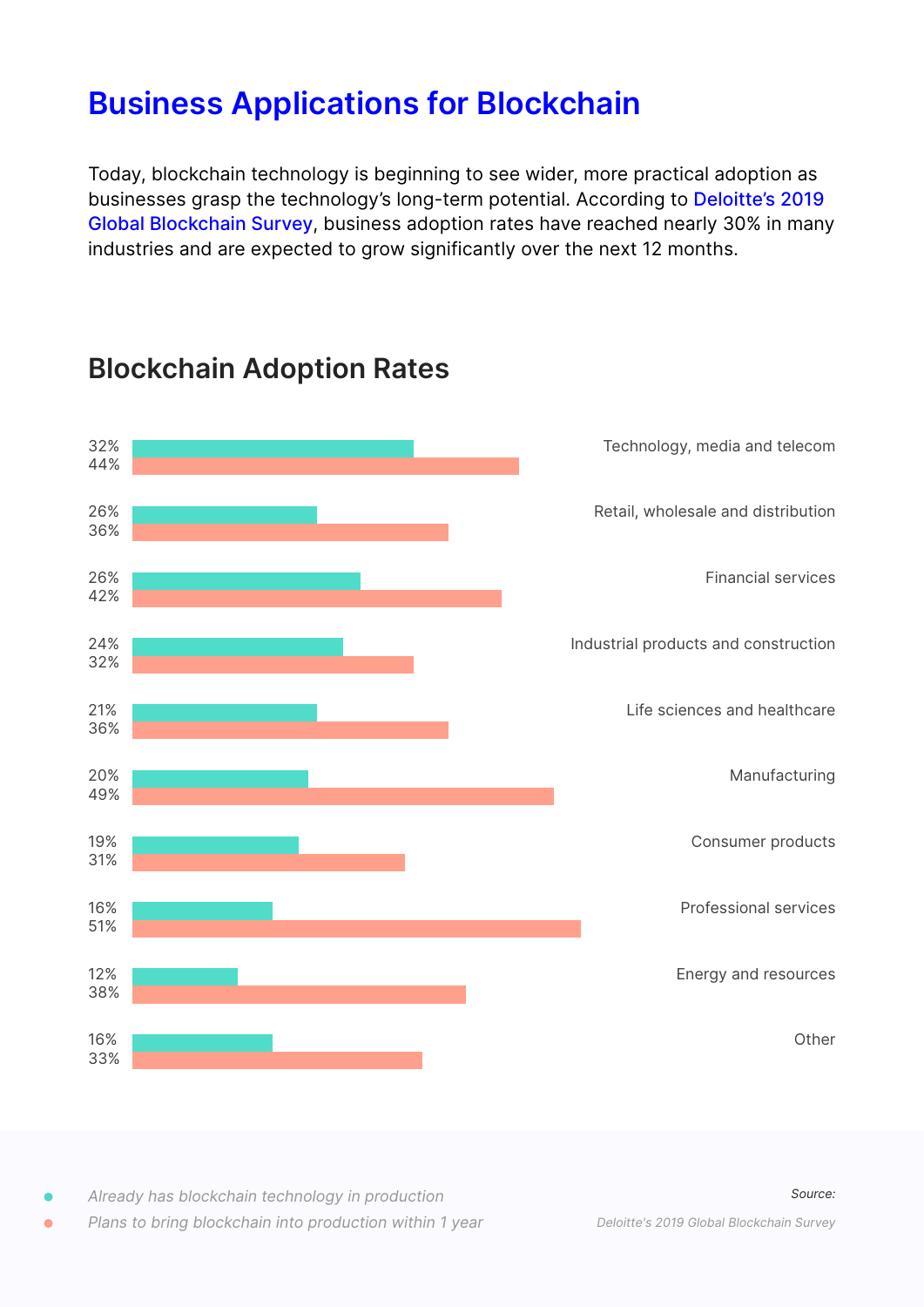### **Blockchain Applications**

Research shows the benefits of blockchain are real. It can serve as a pragmatic solution to business problems across all industries. Some of the most common applications can be found in financial services, supply chain, and insurance.



#### Financial Services

JP Morgan recently created the JPM Coin, a digital coin that uses blockchain technology to enable instant transfer of payments. When one client sends money to another over the blockchain, JPM Coins are transferred and instantaneously redeemed for the equivalent amount of U.S. dollars, reducing the typical settlement time.



#### Supply Chain

IBM and Walmart partnered to monitor food safety using blockchain technology. They created a permissioned, permanent, and shared record of food-system data to cut the time needed to trace produce from farm to store.



#### **Insurance**

The American International Group (AIG) partnered with IBM to develop a "smart" insurance policy that uses blockchain to manage complex international coverage. The real-time system allows companies, employees, and insurers to simultaneously share all data and documents about their policies.



#### Aviation

Blockchain is also being applied to the aviation industry as several airlines and their partners begin experimenting with the technology to create verified audit trails and streamline frequent flyer points. In unmanned aviation, SkyGrid is using blockchain augmented with smart contracts to accurately record drone data and ensure compliance with the safety standards.

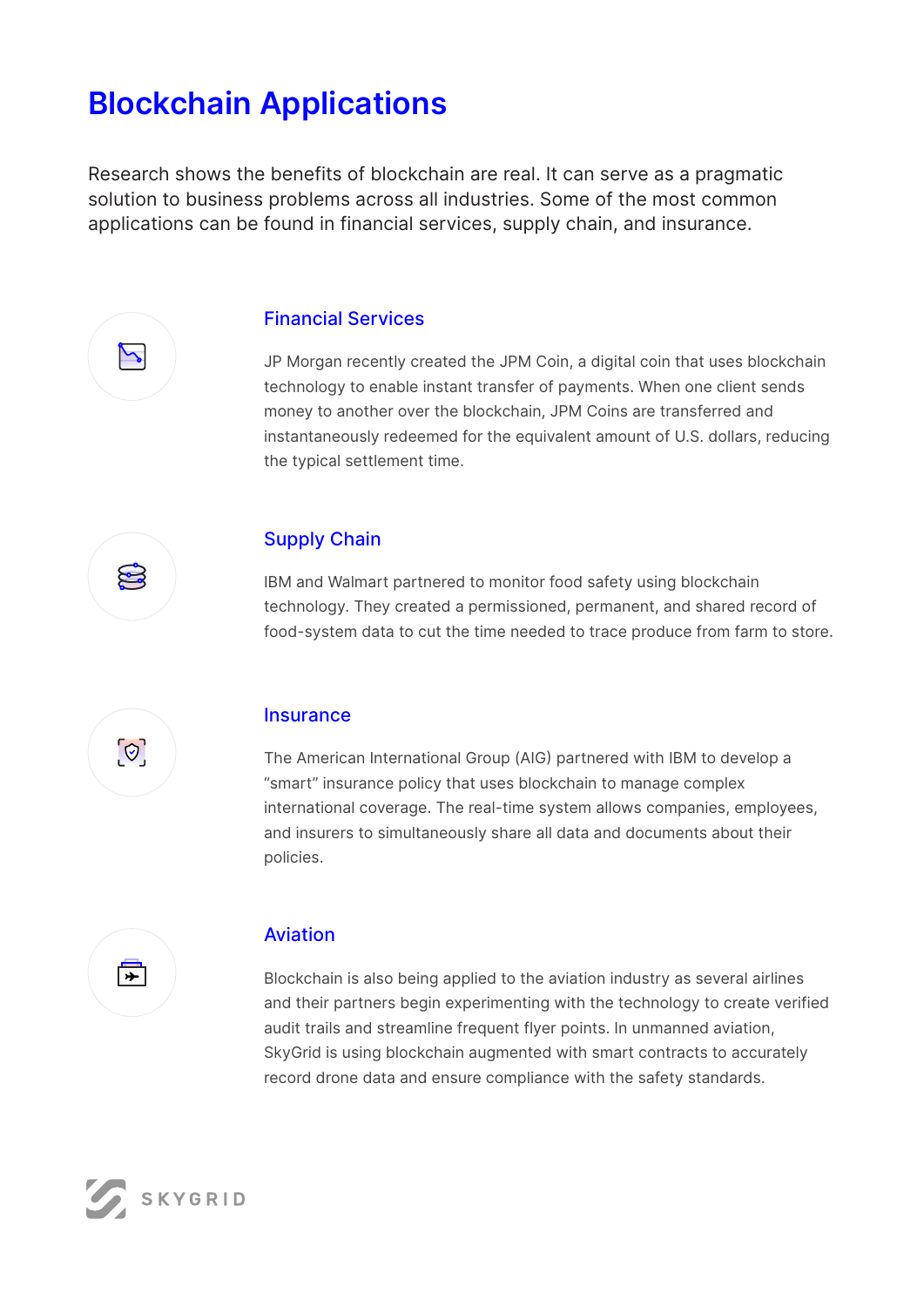## **The Need for Blockchain in Unmanned Aviation**

Why use blockchain in unmanned aviation? Let's first examine the current landscape and some of the challenges the industry is facing.

Research shows commercial drone shipments will reach [2.9 million units](https://www.uasvision.com/2020/04/14/commercial-drone-market-to-hit-2-9m-units-by-2023-says-frost-sullivan/) by 2023. These drones will perform real business tasks. They'll deliver packages, conduct industrial inspections, provide emergency assistance, and even transport people. However, navigating low altitude airspace is complex.

Commercial drone operators are expected to monitor weather changes, avoid buildings and temporary objects, factor in risks on the ground, and maintain separation from other aircraft. The burden falls on them to manually plan, execute, and adapt flights as conditions change. At the same time, airpsace authorities are expected to monitor the growing volume of drones and enforce the airspace rules, but they're already experiencing maximum overload. Their infrastructure isn't equipped to scale and support millions of unmanned flights.



"Blockchain will undoubtedly be an integral aspect for drones. With millions of drones in the air, a means to record billions of pieces of information about where each drone is, tasks completed, and hundreds of other aspects will be vital. The use of smart contracts in blockchain, which will dictate thresholds for rules-based actions, will also be incredibly important."

**[@joerazz](https://twitter.com/joerazz?lang=en)**

**Joseph Raczynski** Technologist & Futurist at Thomson Reuters Legal

Bottom line: It's simply not feasible for operators and authorities to safely manage unmanned flights with the current technologies available to them. A new airspace system is required to integrate drones in controlled airspace. This system must remove the burden on operators and authorities by enabling more autonomous workflows. We'll explore how a system powered by blockchain technology can provide a solution to these challenges.

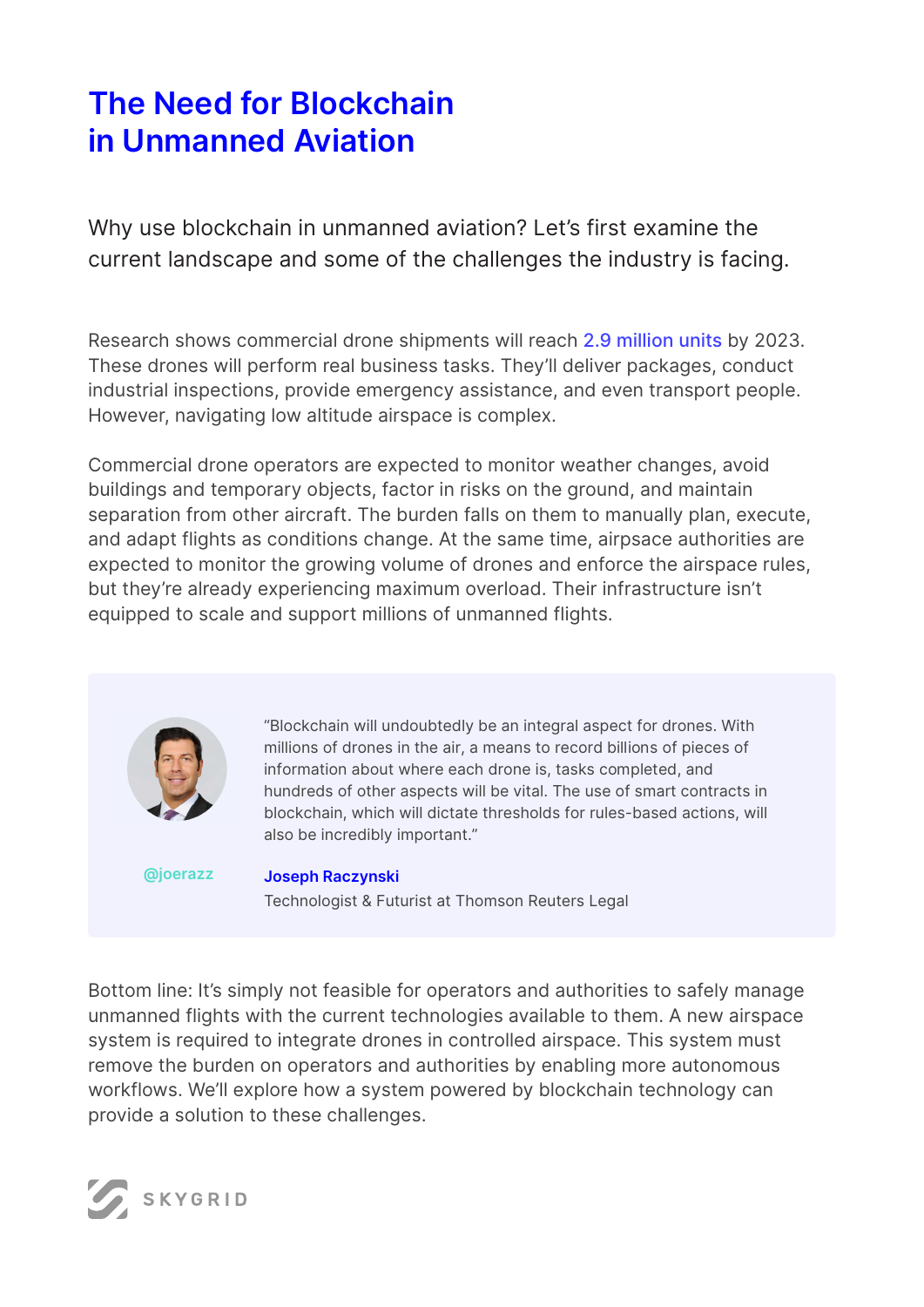# **Blockchain Benefits for Drones**

- Accurate Flight Data 01.
- Automated Compliance 02.
- Maintenance Guarantees 03.
- Systemwide Auditability 04.
- Industry Collaboration 05.

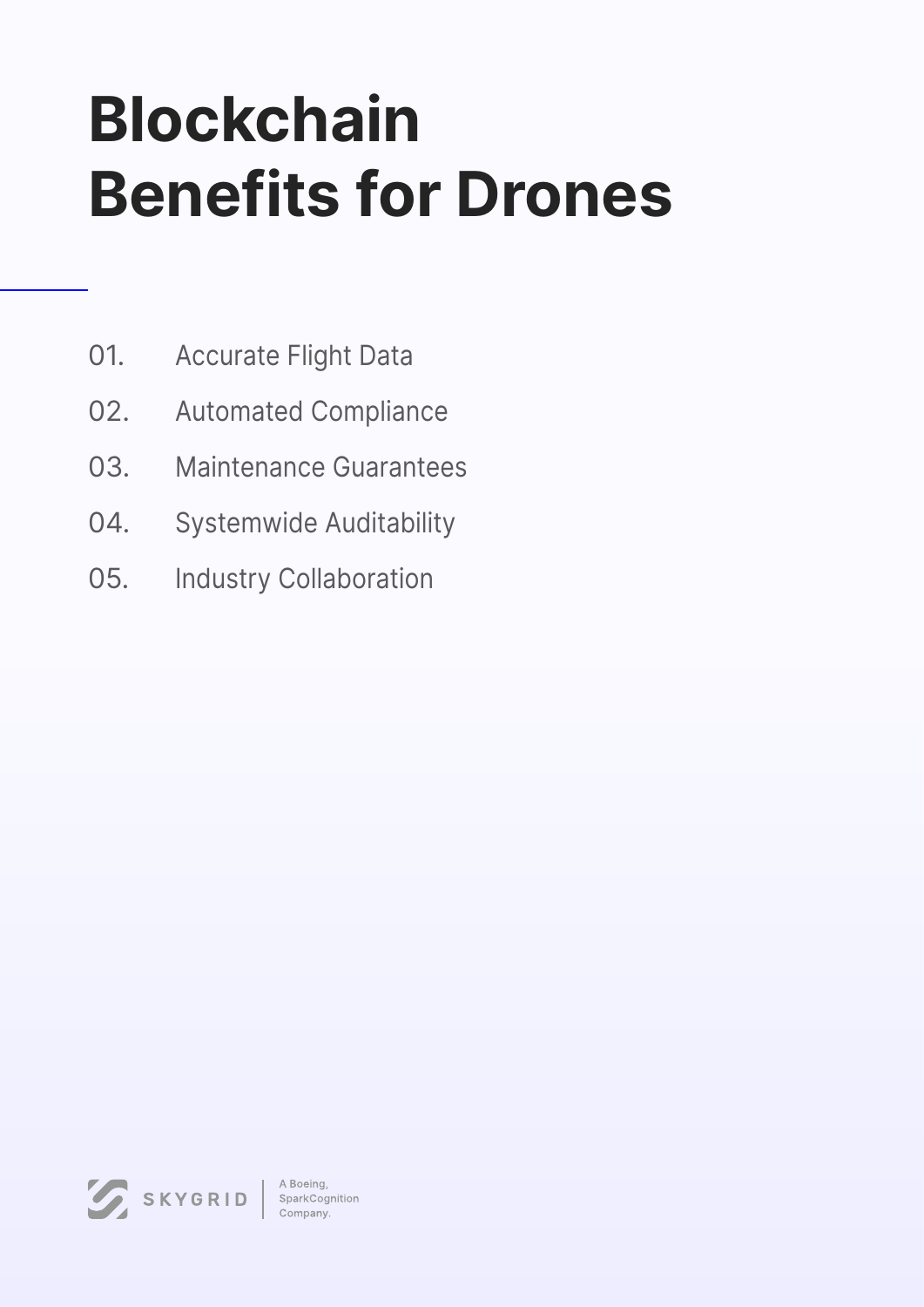# **01. Accurate Flight Data**

Real-time awareness of all unmanned flights is critical to ensure the safety and equity of our airspace.

This requires drone operators to share their intended flight paths, position tracks, and any route changes with airspace authorities. These flights plans must be accurate and up to date to optimize the airspace and pre-empt unnecessary deconfliction with other aircraft.

An airspace system built on blockchain simplifies the process of sharing accurate flight data by removing the burden on drone operators. Blockchain technology can assign a unique ID to every unmanned aircraft and maintain a real-time record of each drone's status, flight details (e.g., altitude, coordinates), operator, and maintenance history.

The distributed nature of a blockchain system has built-in redundancy and updates with new records in real time. This approach enables flight awareness for airspace authorities and provides situational awareness to other aircraft operators so they can maintain safe separation.

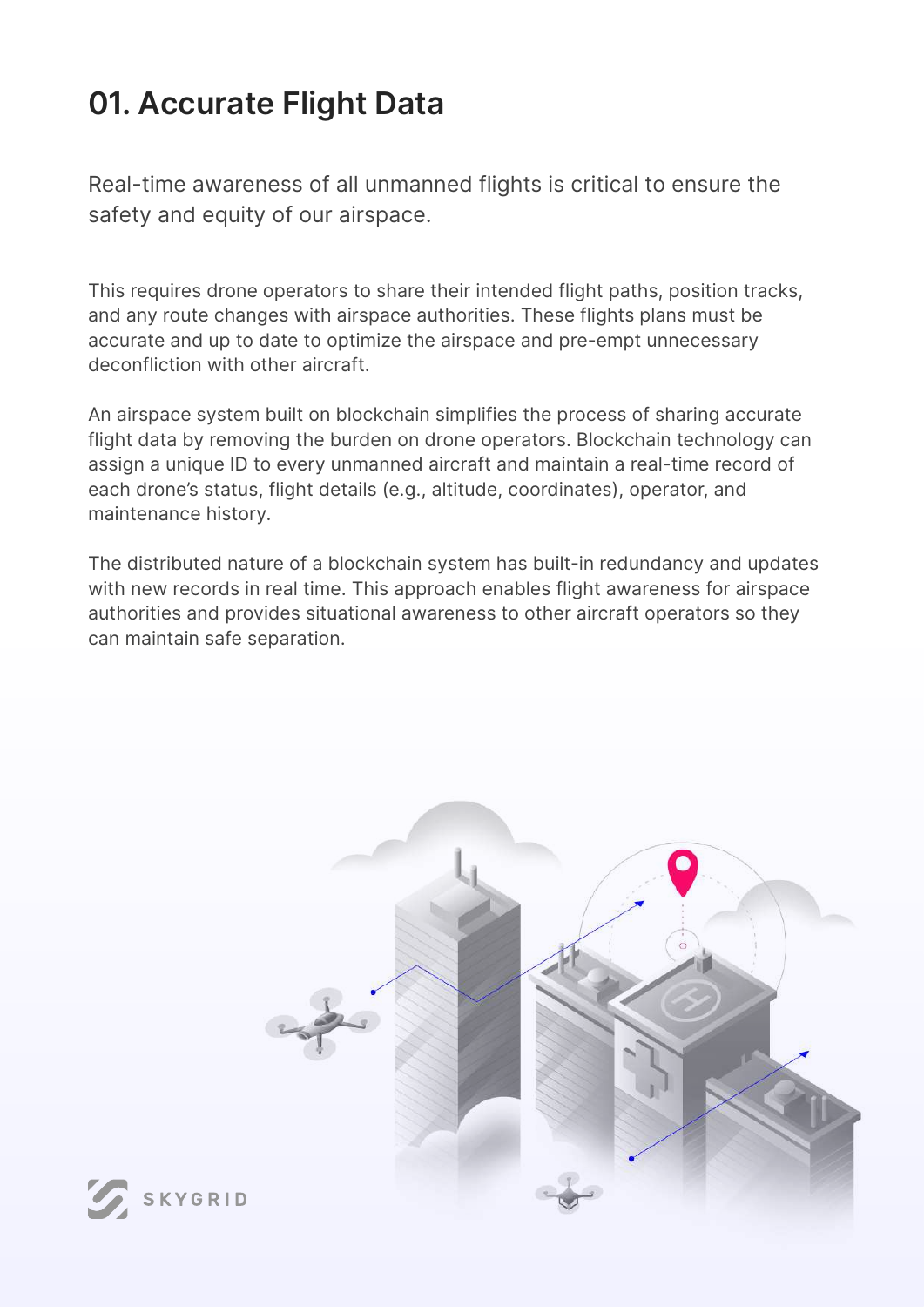# **02. Automated Compliance**

Recent drone sightings near airports and critical infrastructure have exposed how drones can put lives at risk and cause major disruptions to operations.

Oftentimes these incidents occur when drone operators unintentionally fly too close to an airport and too high in altitude. To avoid future incidents, we need a way to minimize the potential for human error.

Blockchain technology augmented with smart contracts will be critical to ensure all unmanned flights comply with the rules and regulations. A blockchain-backed system can mandate the defined airspace rules set by local and national authorities, such a flying below 400 feet and avoiding a set radius around airports. These rules can be encoded into an airspace system to automatically plan, execute, and adjust unmanned flights based on the specified airspace boundaries and safety standards.

Enterprises can also use this system to set additional safety parameters based on different types of missions, payloads, vehicles, and environment conditions. For example, company-wide parameters could include a rule to operate drones with at least 20 percent battery life under 25 mph winds. Blockchain technology will mandate compliance with the rules before flight authorization and during flight as airspace conditions change.

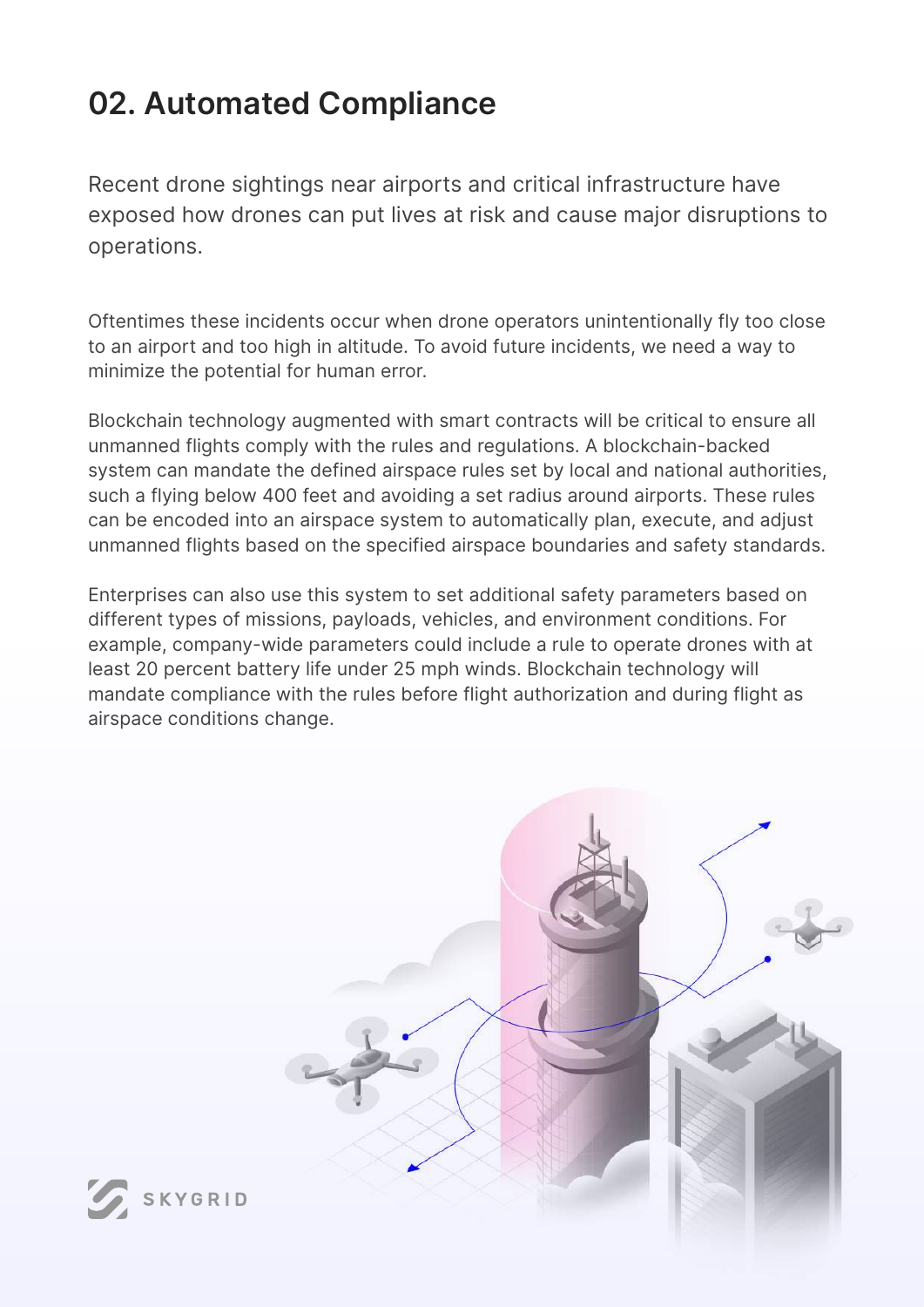## **03. Maintenance Guarantees**

The safety of our airspace also relies on the health of every drone, air taxi, or other unmanned aircraft in flight.

A blockchain ledger with smart contracts can help ensure drones are safe to fly. For example, if a maintenance request is created to replace a drone's battery, a smart contract can ensure the request is resolved and signed off by a technician's private key before the drone can operate again. This will prevent operators from choosing a drone that's not equipped to compete a mission safely and securely.

Blockchain technology can also be used to require regular system checks. For example, based on insights from a drone fleet, an organization might determine that drone performance is likely to degrade after flying for 24 hours under specific weather and usage patterns. Using smart contracts, the business can encode a system check as a rule once these conditions are met. The drone will then be ineligible to fly until the system check is complete and logged in the blockchain.

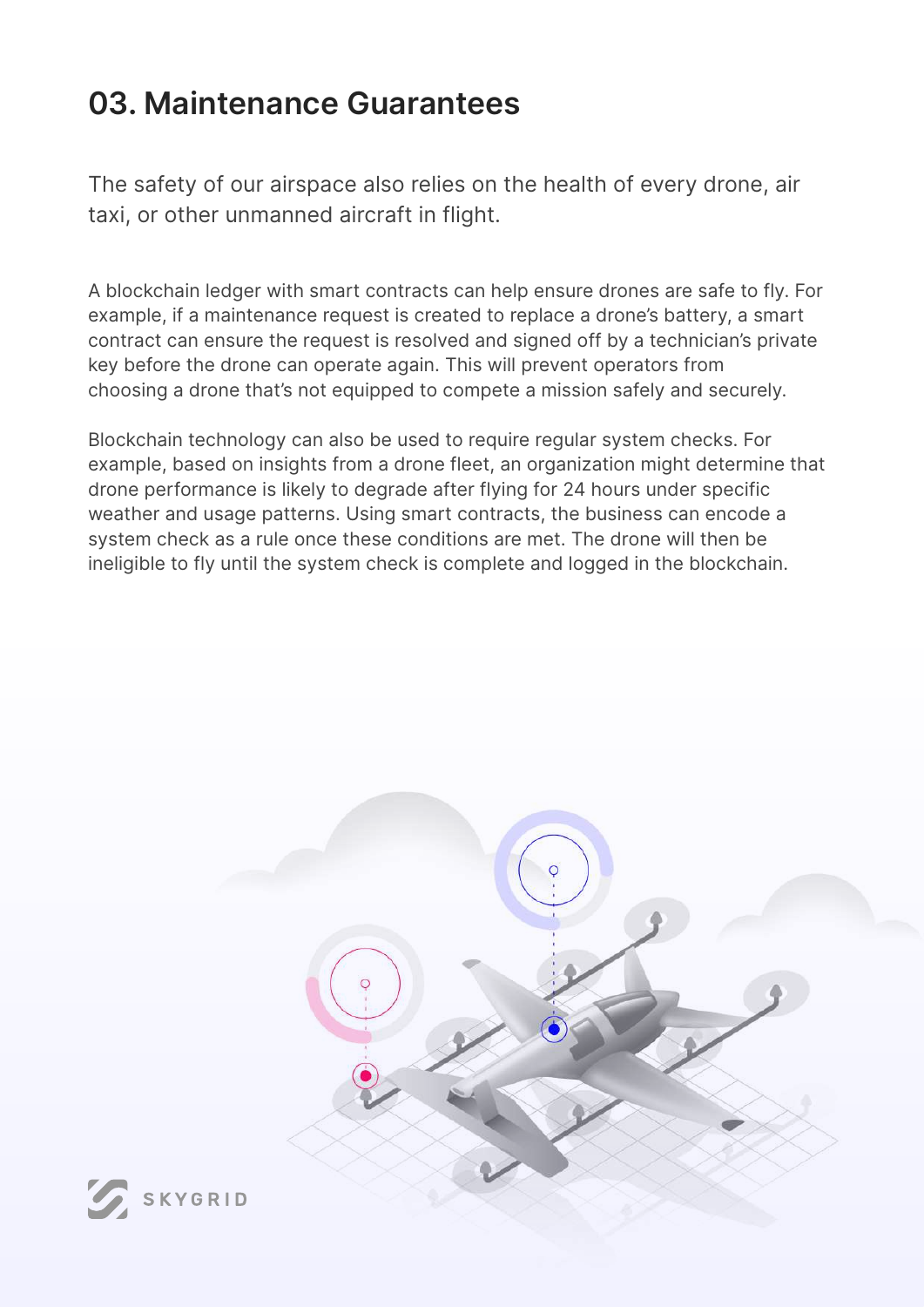# **04. Systemwide Auditability**

In the wake of an incident, authorities need assurances flight logs haven't been tampered with by the drone operator or a third party.

This requires the industry to ensure the security and integrity of data exchanged between drone operators, authorities, and service suppliers.

Blockchain technology is the key to maintain high standards of auditability by providing a verified data source of all unmanned flight records and service logs. In a blockchain-backed airspace system, each flight log is linked to the previous log with cryptography so they can't be altered retroactively. That means authorities can analyze flight data and determine the sequence of events with 100% certainty.

The decentralized nature of a blockchain system also provides more security than traditional, centralized storage since there's not one database a bad actor can compromise. This gives commercial operators a secure, accurate record of their fleet data and maintenance history to evaluate performance and optimize their operation.

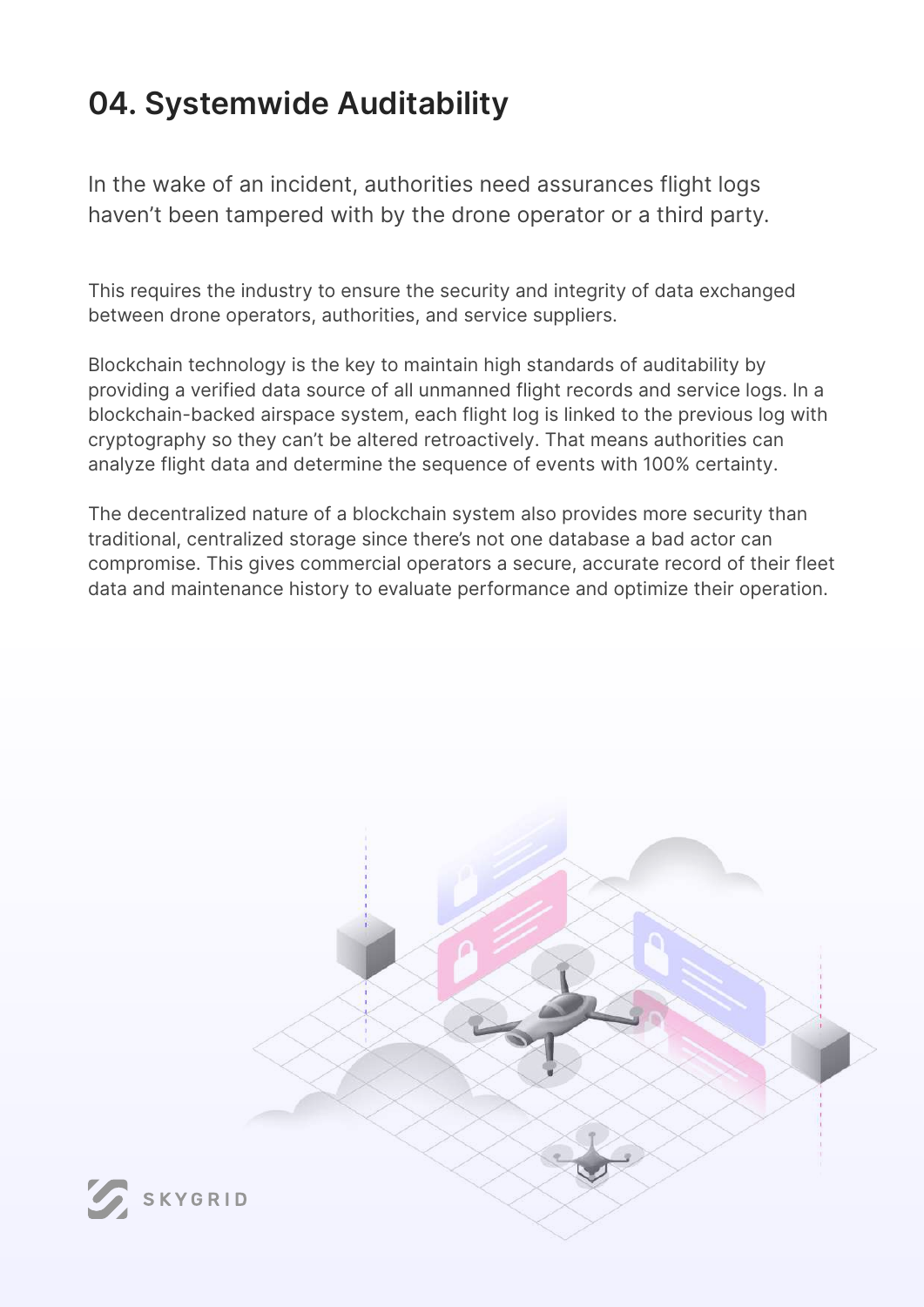# **05. Industry Collaboration**

Storing flight data and service logs on a distributed ledger also eliminates the need for paper records and opens the opportunity for collaboration that hasn't existed in the past.

There are still many paper documents used in manned aviation today that simply can't be relied on as unmanned air traffic grows.

Blockchain technology can enable the industry to access a common operating picture recorded securely, accurately, and permanently on a private ledger. Authorized parties, such as airspace authorities and law enforcement, can access the private ledger to ensure operators are compliant with standards and hold operators accountable in the wake of an incident.

The use of private keys ensures only authorized parties have access to confidential data, such as flight plans, operator details, and payload information. This gives businesses assurances their operational data isn't accessed or intercepted by a malicious actor.

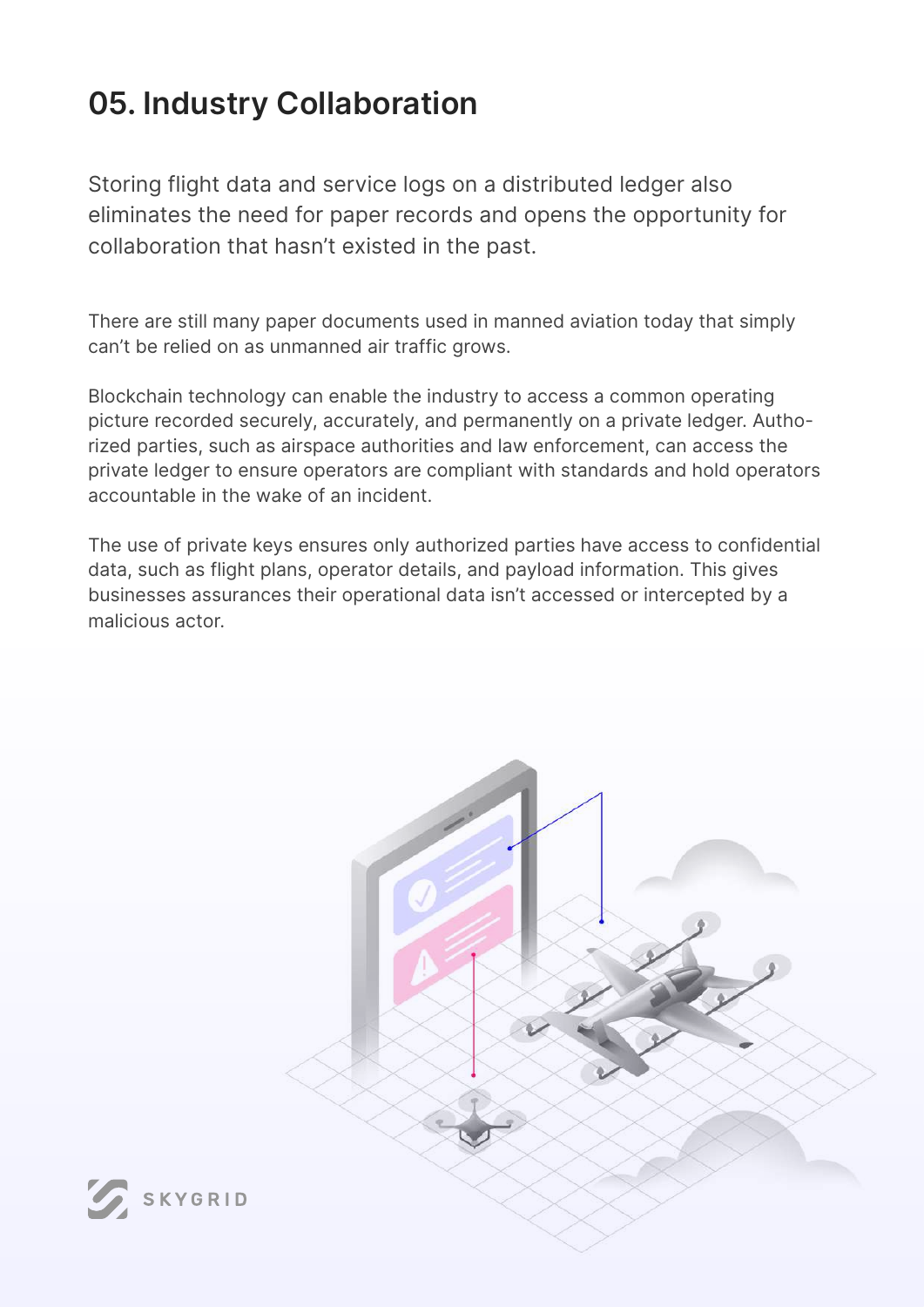# **Blockchain Use Cases for Commercial Drones**

- Package Delivery 01.
- Industrial Inspections & Surveillance 02.
- Emergency Assistance 03.

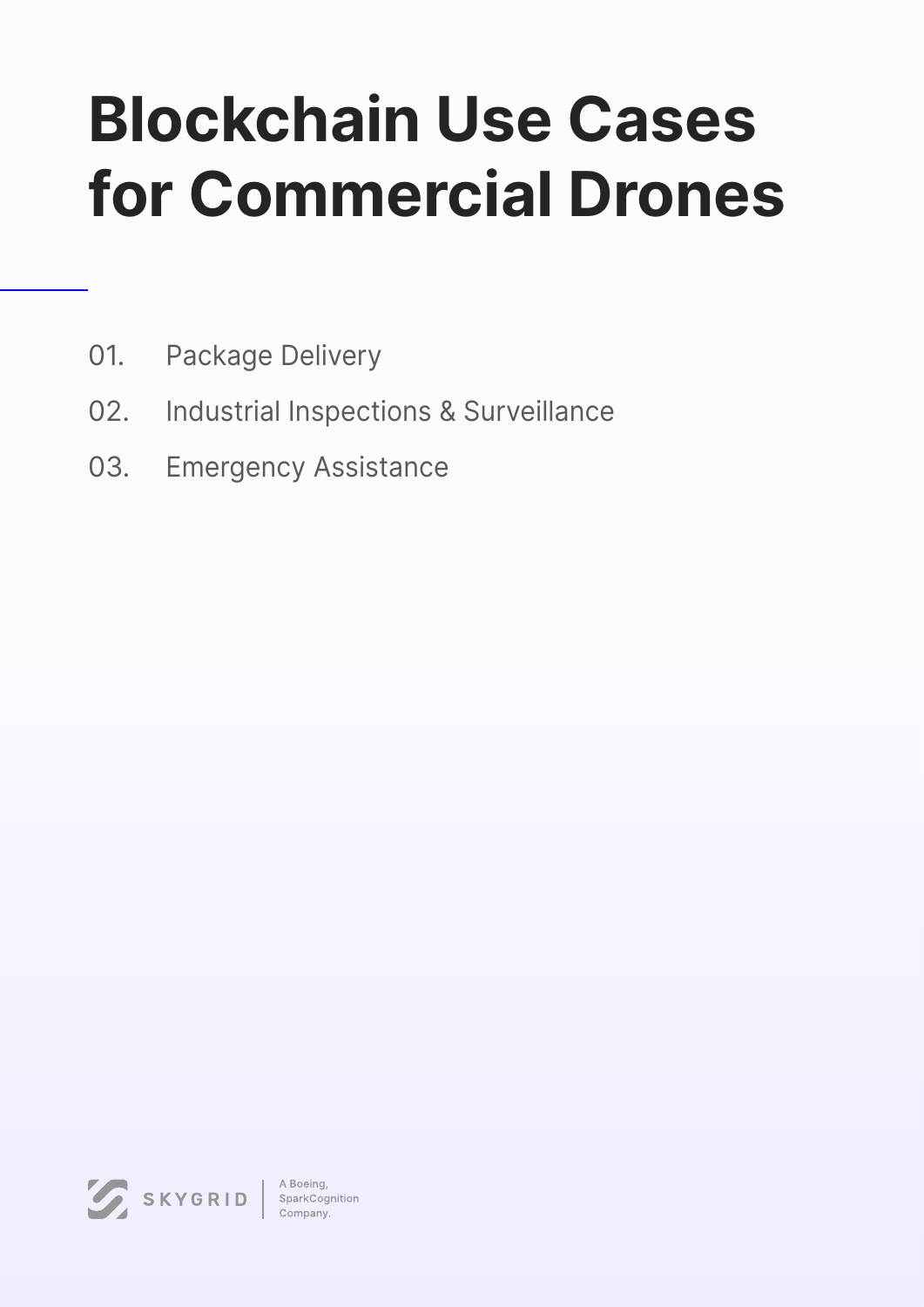# **01. Package Delivery**

The opportunities for drone deliveries are endless across retail, logistics, food and beverage, and more.

In fact, we're already seeing trials of drone-delivered groceries, ranging from hot coffee to freshly baked bread. We're also beginning to see organizations test drone deliveries of pharmaceuticals to patients.

The challenge is some payloads are more dangerous than others, especially when flying over a crowd of people or a busy highway. In these instances, organizations can use blockchain technology to mandate safety parameters based on the type of payload.

For example, a pharmaceutical company delivering biohazardous materials could mandate rules to avoid flying within a set radius around airports, stadiums, or event venues. Drones carrying this payload will then be ineligible to fly near those areas, eliminating room for human error.

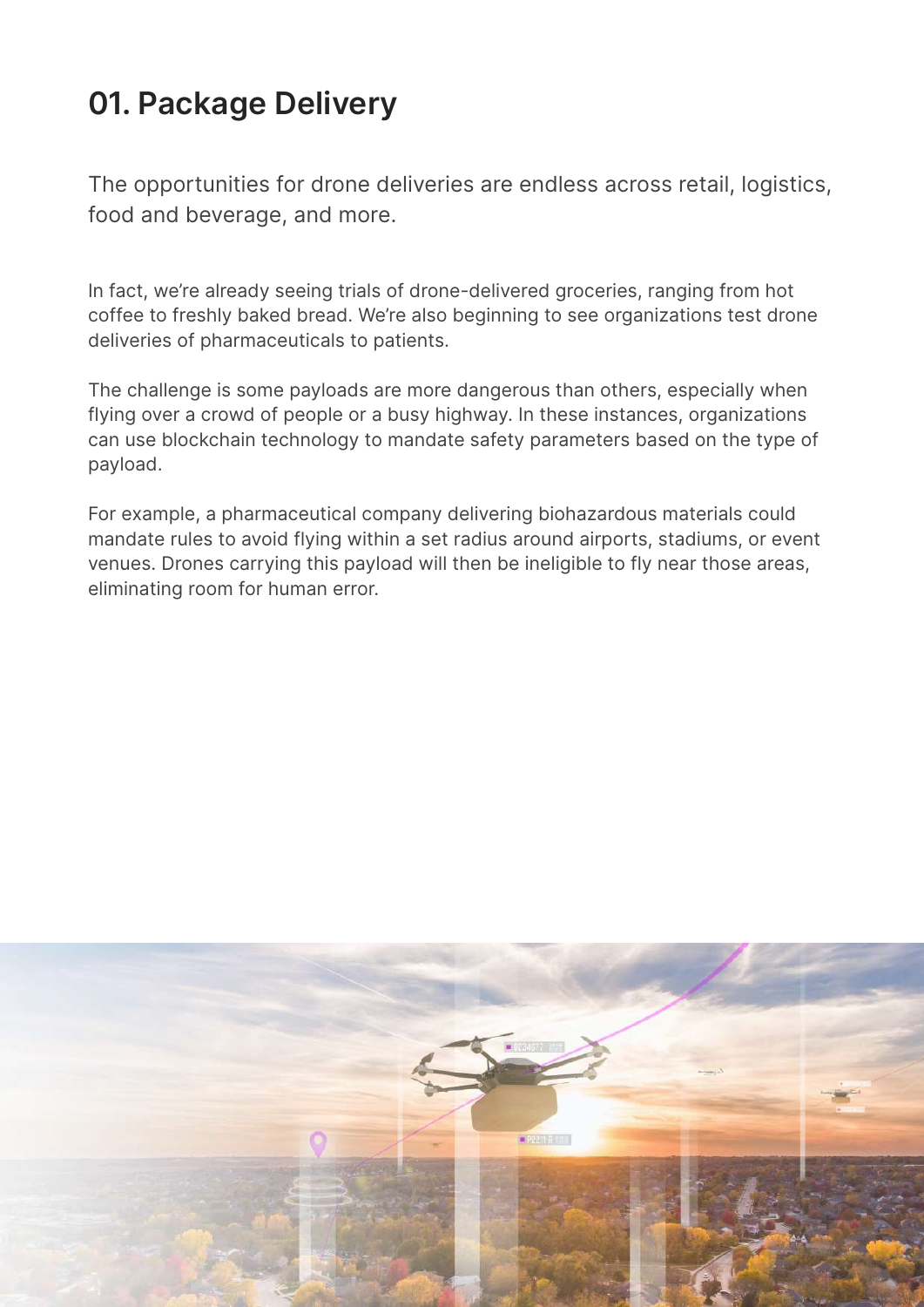## **02. Industrial Inspections & Surveillance**

Drones are also enabling more efficient inspections and surveillance within agriculture, energy, construction, and more.

Farmers and agriculture workers can use drones to better understand their potential harvest and ensure food production is up to code. Builders can use drones to survey land and collect real-time data on the progress of their construction sites. And oil and gas operators can use drones to inspect offshore rigs and minimize the risk of environmental damage.

Within these industries, a blockchain-powered system can provide a secure, accurate record all of inspections. That means, if an incident occurs, such as an oil spill, authorities can analyze the shared ledger to examine the last inspection, determine when the incident took place, and know with 100% certainty the logs haven't been altered by the operator.



"With the infusion of a distributed ledger like blockchain, we can achieve a new way to link drone operations and business processes, adding more value to the entire organization. This also opens the door to smart contracts that can manage all transactions in a transparent, secure, and immutable manner. In my view, blockchain technology will enable a paradigm shift in the way drone operations are performed and linked to business processes."

**Antonio Grasso [@antgrasso](https://twitter.com/antgrasso)** Digital Transformation Advisor

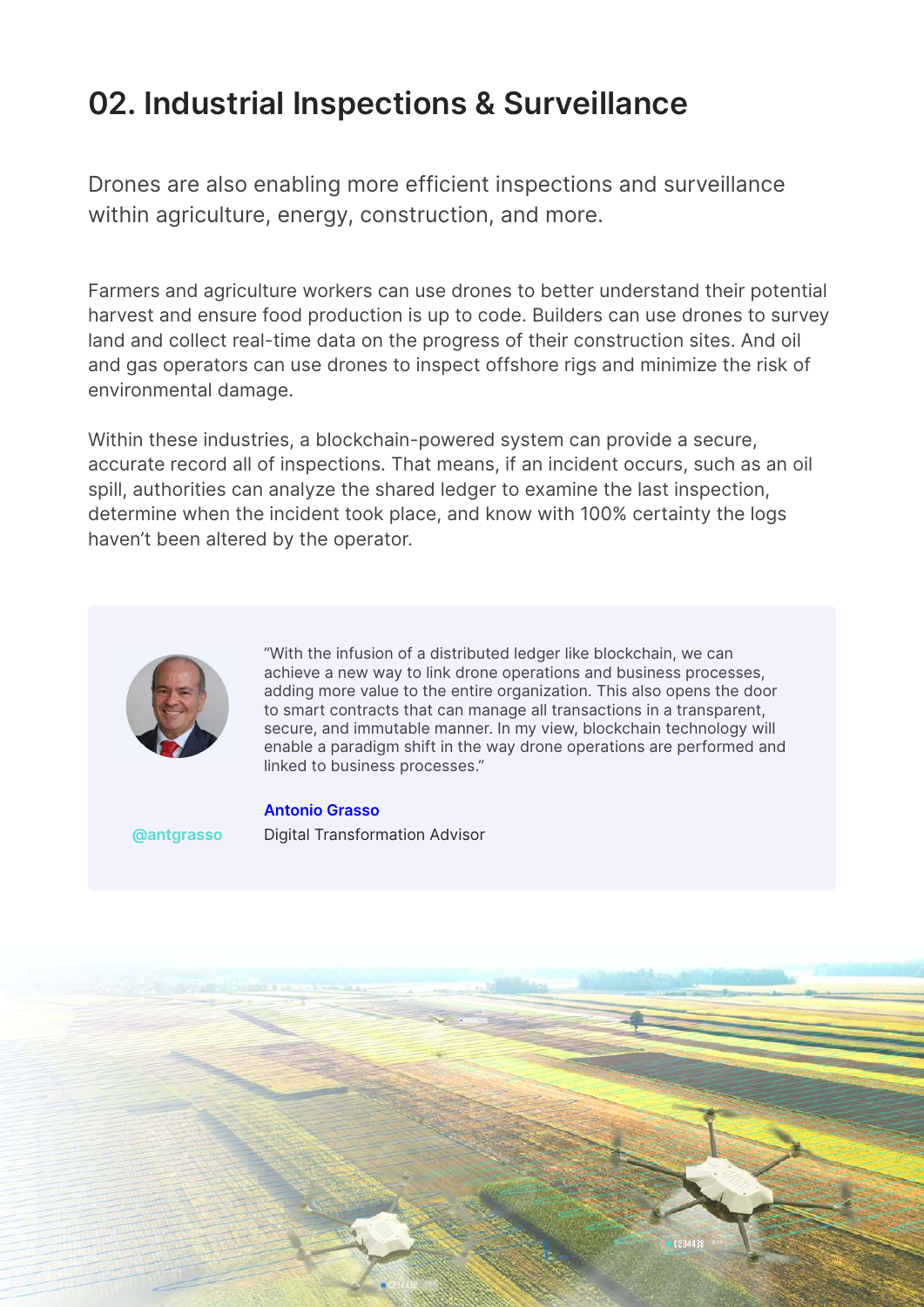# **03. Emergency Assistance**

Within the healthcare industry, drones can deliver urgent medical supplies to patients being cared for at home or quickly transport blood and organs to hospitals in rural areas.

However, the stakes are much higher when the mission could determine the fate of someone's life.

Augmented with smart contracts, blockchain technology can help ensure emergency drones are safe for flight. For example, the technology can mandate a system check after vehicles have logged 10 flight hours. It can also ensure any maintenance needs are resolved and signed off by a technician's private key. That way, only healthy, high-performing vehicles will be eligible for emergency missions with critical payloads.

Blockchain technology can also ensure the privacy and accuracy of sensitive healthcare data. Patients and doctors need assurances that the correct blood type and organs are being delivered. Blockchain technology can enable a verified data source that securely and accurately records all details about the payload, such as when it departed, where it came from, and who it's intended for. The data will only be accessible to authoritied parties with a private key.